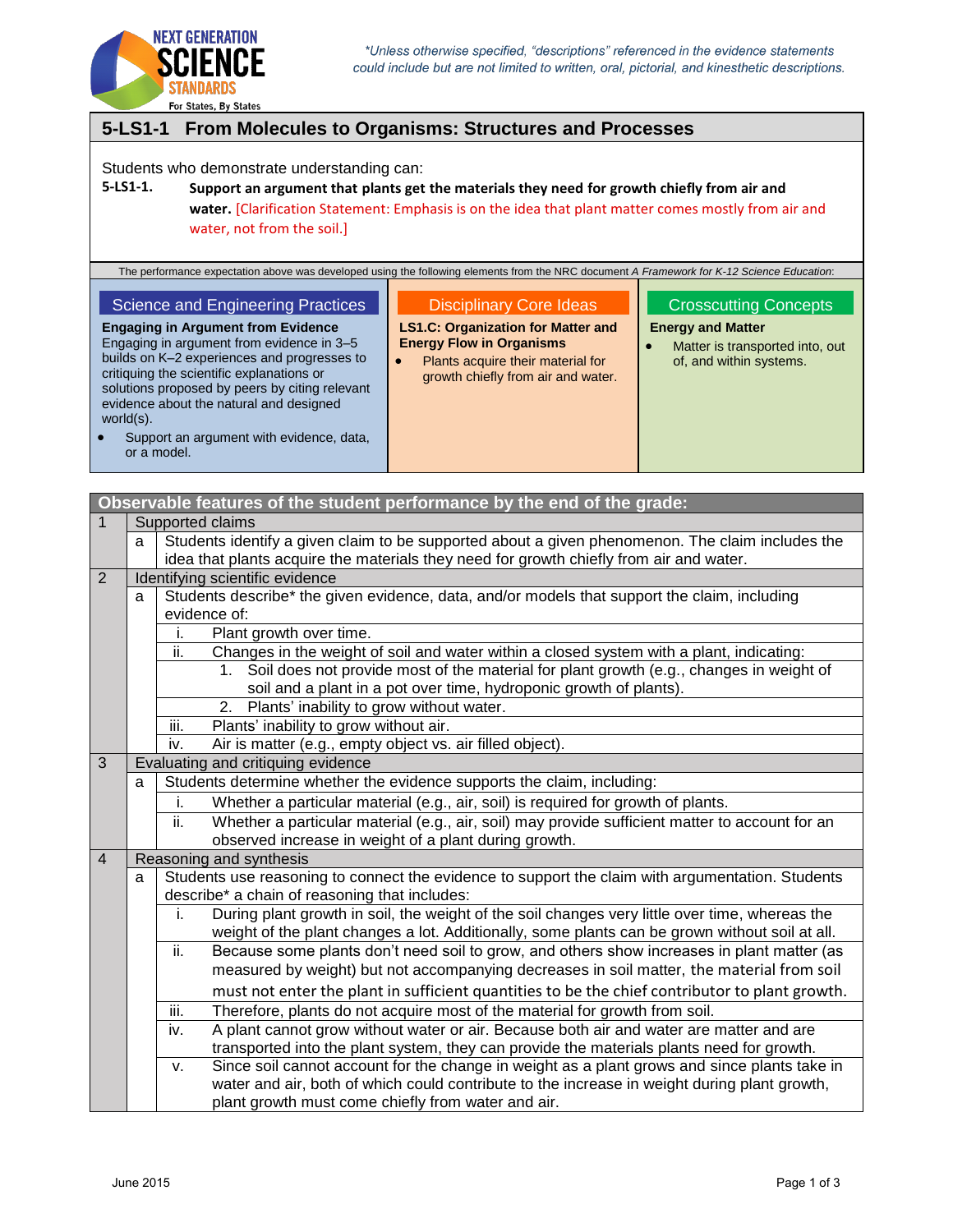# **5-LS2-1 Ecosystems: Interactions, Energy, and Dynamics**

## Students who demonstrate understanding can:

**5-LS2-1. Develop a model to describe the movement of matter among plants, animals, decomposers, and the environment.**[Clarification Statement: Emphasis is on the idea that matter that is not food (air, water, decomposed materials in soil) is changed by plants into matter that is food. Examples of systems could include organisms, ecosystems, and the Earth.] [Assessment Boundary: Assessment does not include molecular explanations.]

The performance expectation above was developed using the following elements from the NRC document *A Framework for K-12 Science Education*:

### Science and Engineering Practices

#### **Developing and Using Models**

Modeling in 3–5 builds on K–2 models and progresses to building and revising simple models and using models to represent events and design solutions.

 Develop a model to describe phenomena.

- - - - - - - - - - - - - - - - - - - -

#### *Connections to the Nature of Science*

#### **Science Models, Laws, Mechanisms, and Theories Explain Natural Phenomena**

 Science explanations describe the mechanisms for natural events.

### Disciplinary Core Ideas

#### **LS2.A: Interdependent Relationships in Ecosystems**

- The food of almost any kind of animal can be traced back to plants. Organisms are related in food webs in which some animals eat plants for food and other animals eat the animals that eat plants. Some organisms, such as fungi and bacteria, break down dead organisms (both plants or plants parts and animals) and therefore operate as "decomposers." Decomposition eventually restores (recycles) some materials back to the soil. Organisms can survive only in environments in which their particular needs are met. A healthy ecosystem is one in which multiple species of different types are each able to meet their needs in a relatively stable web of life. Newly introduced species can damage the balance of an ecosystem. **LS2.B: Cycles of Matter and Energy Transfer in Ecosystems**
	- Matter cycles between the air and soil and among plants, animals, and microbes as these organisms live and die. Organisms obtain gases, and water, from the environment, and release waste matter (gas, liquid, or solid) back into the environment.

# Crosscutting Concepts

#### **Systems and System Models**

 A system can be described in terms of its components and their interactions.

| Observable features of the student performance by the end of the grade: |   |                                                                                                |  |  |
|-------------------------------------------------------------------------|---|------------------------------------------------------------------------------------------------|--|--|
|                                                                         |   | Components of the model                                                                        |  |  |
|                                                                         | a | Students develop a model to describe* a phenomenon that includes the movement of matter within |  |  |
|                                                                         |   | an ecosystem. In the model, students identify the relevant components, including:              |  |  |
|                                                                         |   | Matter.                                                                                        |  |  |
|                                                                         |   | Plants.<br>ii.                                                                                 |  |  |
|                                                                         |   | iii.<br>Animals.                                                                               |  |  |
|                                                                         |   | Decomposers, such as fungi and bacteria.<br>İV.                                                |  |  |
|                                                                         |   | Environment.<br>V.                                                                             |  |  |
| $\overline{2}$                                                          |   | <b>Relationships</b>                                                                           |  |  |
|                                                                         | a | Students describe* the relationships among components that are relevant for describing* the    |  |  |
|                                                                         |   | phenomenon, including:                                                                         |  |  |
|                                                                         |   | The relationships in the system between organisms that consume other organisms, including:     |  |  |
|                                                                         |   | Animals that consume other animals.<br>1                                                       |  |  |
|                                                                         |   | Animals that consume plants.<br>2.                                                             |  |  |